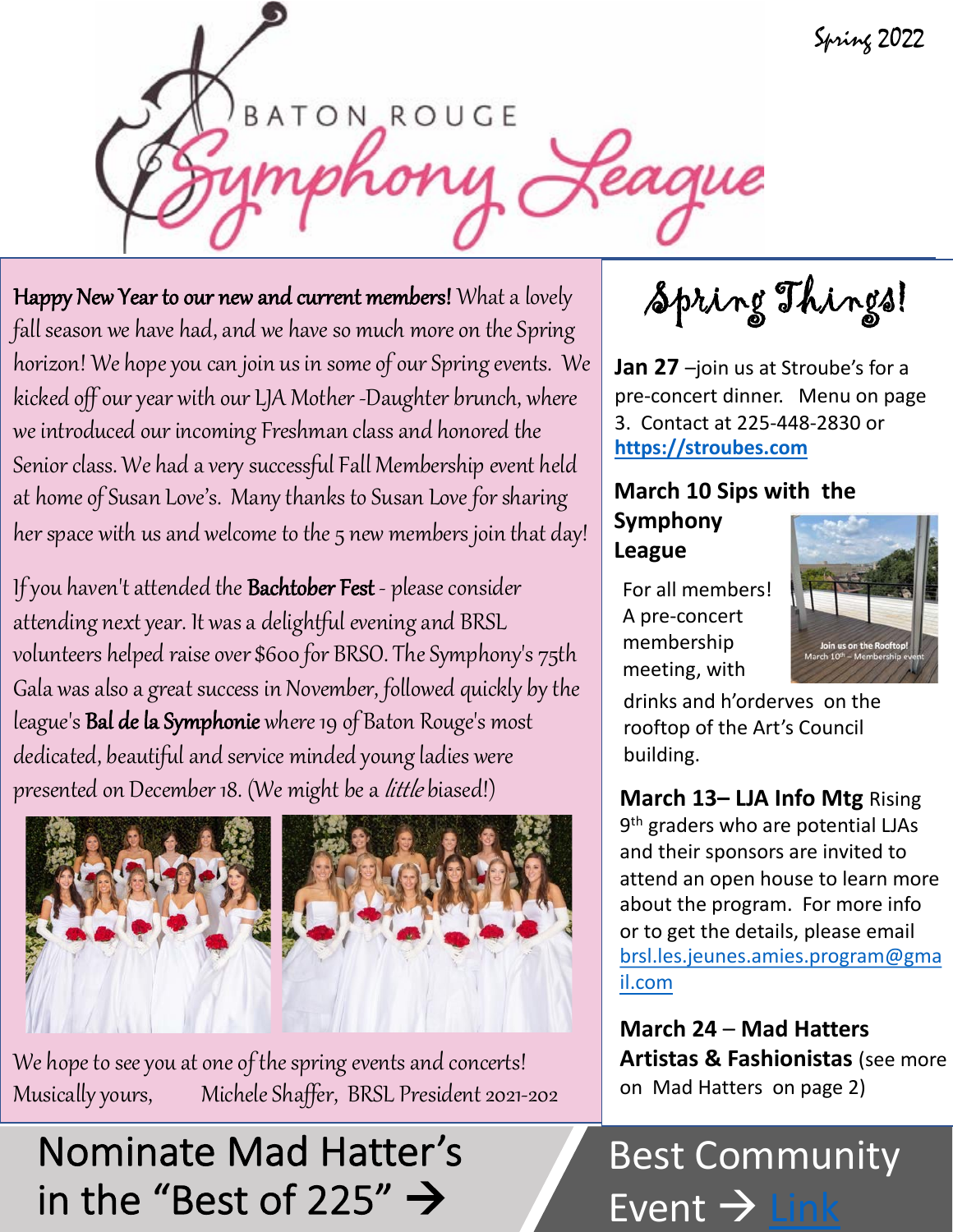# Hitting the Right Notes!

Speaking of Spring - Mad Hatters is around the corner... or should we say the **"award winning" Mad Hatters**? The BRSL was thrilled that the League's Mad Hatters event was recognized for its creativity in pandemic fund raising events for 2021 by the League of American Orchestras with a **"Spotlight Award".** Lauren Coco will be presenting details at the 2022 National Conference in Los Angeles in June.



This spring's Mad Hatter's event is destined to be a classic that you will not want to miss. Participate in a one of the kind Wearable Art Fashion Show. Buy your tickets now  $-$  as this event will likely sell out!

**CharityAuction.bid/artistasandfashionistas**



[https://www.225batonrouge.](https://www.225batonrouge.com/bestof225) com/bestof225#//

Select Category "**Best Community Event".** 

Nominations due by Feb 9! Vote early and often!





**BRSL mission:** "To serve the interest of the Baton Rouge Symphony Orchestra by **fostering music appreciation** among children and adults and by **giving volunteer service** and **financial support** to the Baton Rouge Symphony Orchestra."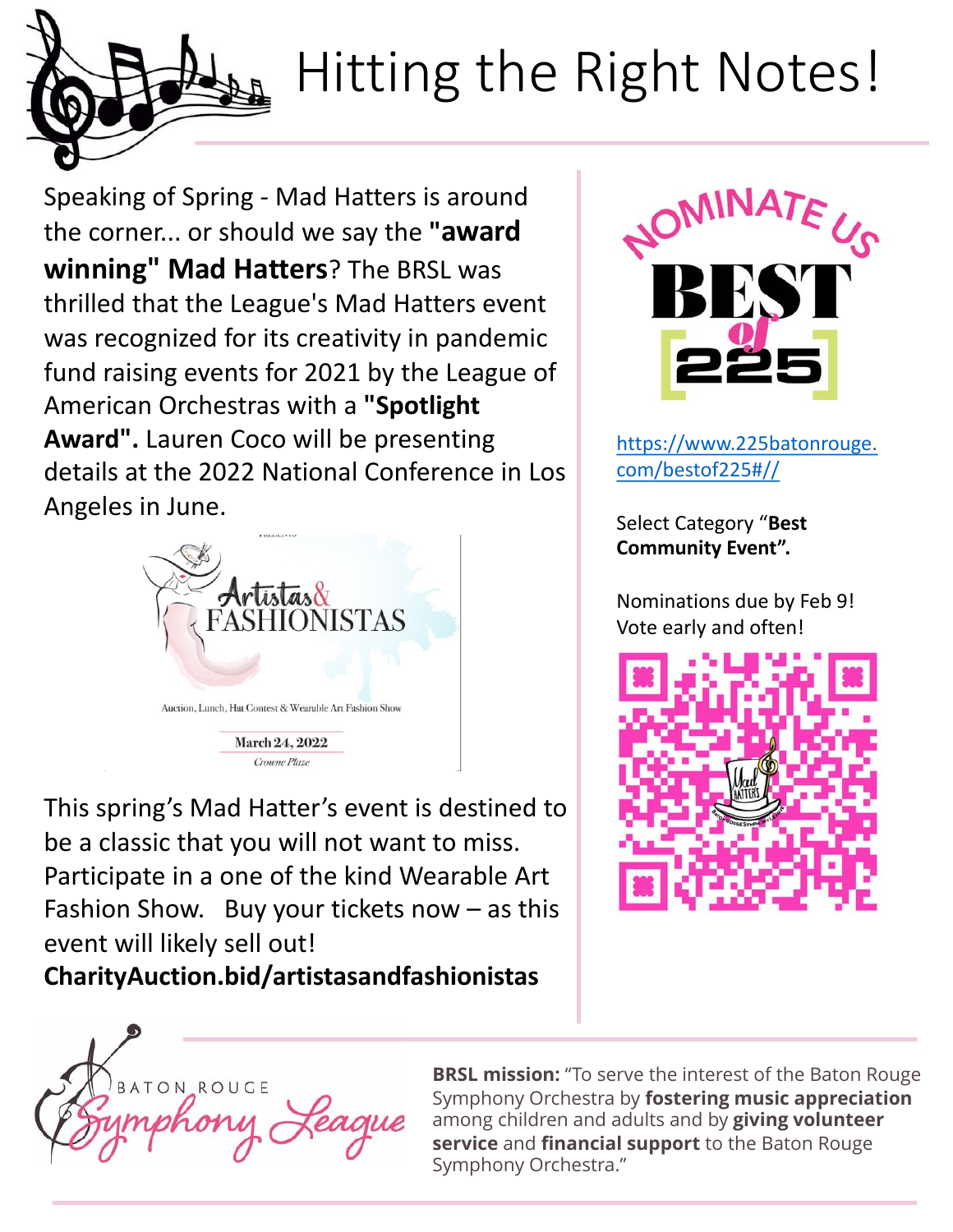

The Les Jeunes Amies (LJA) program is translated as the "Young Friends of the Symphony". The LJA program of 2021-2022 has 80 young ladies actively supporting the Symphony, including scanning tickets at the BRSO concerts and supporting various BRSL functions, such as delivering poinsettias after the Symphonie Ball, mailing raffle and other Mad Hatter related tickets.

In early June, the LJA will also volunteer at the newly branded "Symphony on the Geaux" camp (formerly Culture Camp), held in collaboration with the Boys & Girls Club of Baton Rouge.

### **Baton Rouge** Symphony League

The Baton Rouge Symphony League hosted a mother-daughter luncheon for members of Les Jeunes Amies de la Symphonie on October 10 at the Baton Rouge Country Club.



Reese Murphy, Emma Cate Thaxton, Ava Casadaban, Avery Helmke,<br>Madelyn Freeman & Claire Moore (top section); Taryn Thomas, Abby Grier,<br>Ainsley Dubroc, Ava Rose Robertson, Catherine Dunn, Bria Coleman, Emily<br>Pearson & Marin Brown, Elaine Bourgeois & Kate Waguespack (front section)

### *Spring LJA activities*

- Mad Hatter help selling raffle tickets, decorating champagne glasses and helping with the setup for the March 24<sup>th</sup> event
- LJA Open house for potential new members
- Spring luncheon sponsors and LJA members meet to close out the year and recognize the *Ainsley Phillips Award* for the LJA that earned the most service hours over the 4 years
- Prepare and execute Camp "Symphony on the Geaux" in June

Have questions about the LJA program? Know a rising 9<sup>th</sup> grader that might be interested in LJA? Contact [brsl.les.jeunes.amies.program@gmail.com](mailto:brsl.les.jeunes.amies.prgram@gmail.com)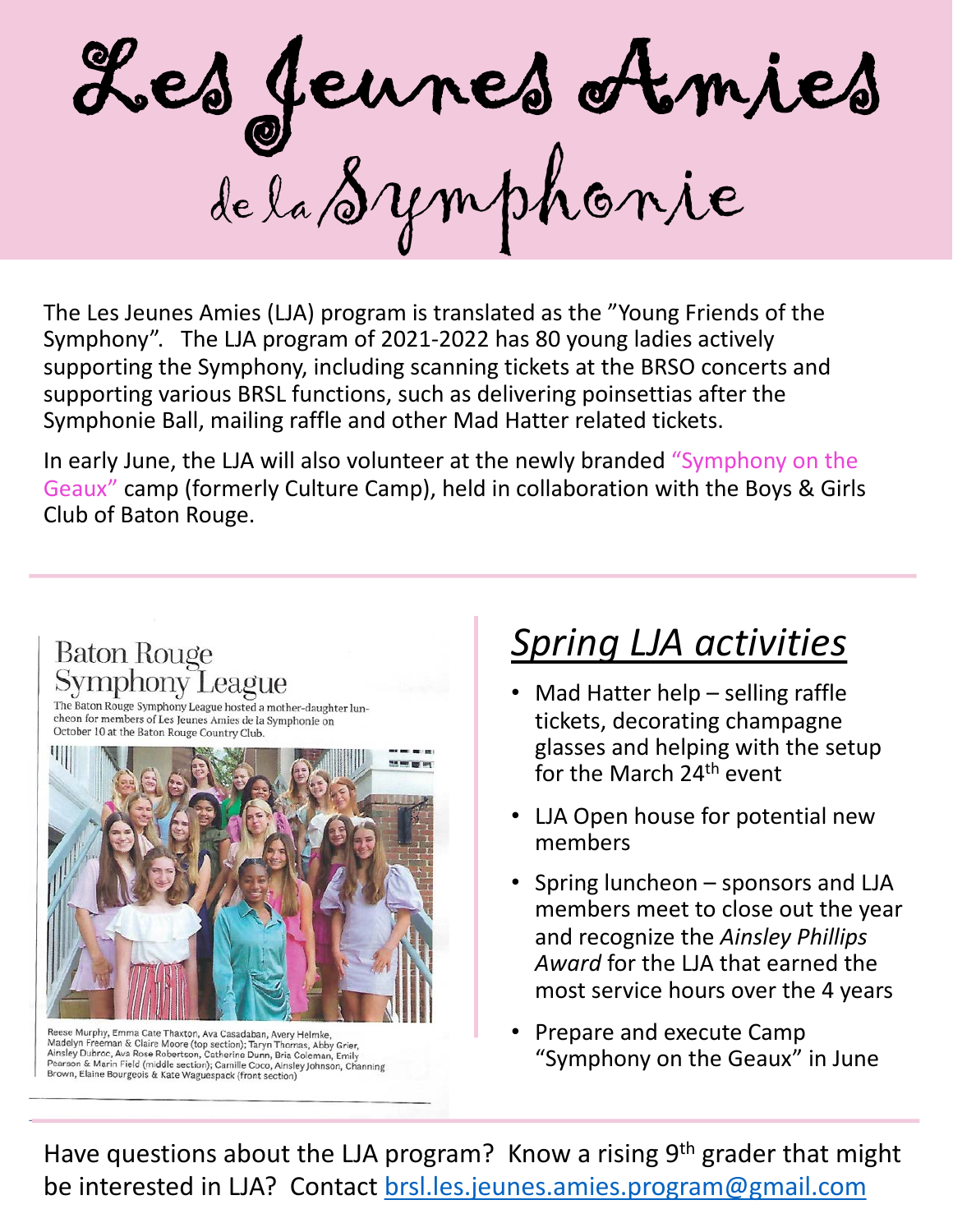## More Mad Hatters – Join us on March 24



Auction, Lunch, Hat Contest & Wearable Art Fashion Show

#### March 24, 2022

Crowne Plaze

\$100 Individual \$1,000 General Table of 10 \$1,250 Front Stage Table of 10

Tickets available online at charityauction.bid/artistasandfashionistas



**SPONSORS** WORKSCHAFE in Register RAFFAELE Lee Michaels CHASERTS



## **What is "wearable art"?**



2022 Mad Hatters will feature creative and unique "wearable art" created by local artists. But what exactly is "wearable art"?

Wearable art, also known as Artwear or **"art to wea**r", refers to individually designed pieces of handmade clothing or jewelry created as fine or expressive art.

In short – *Wearable Art*  is whatever you want it to be!